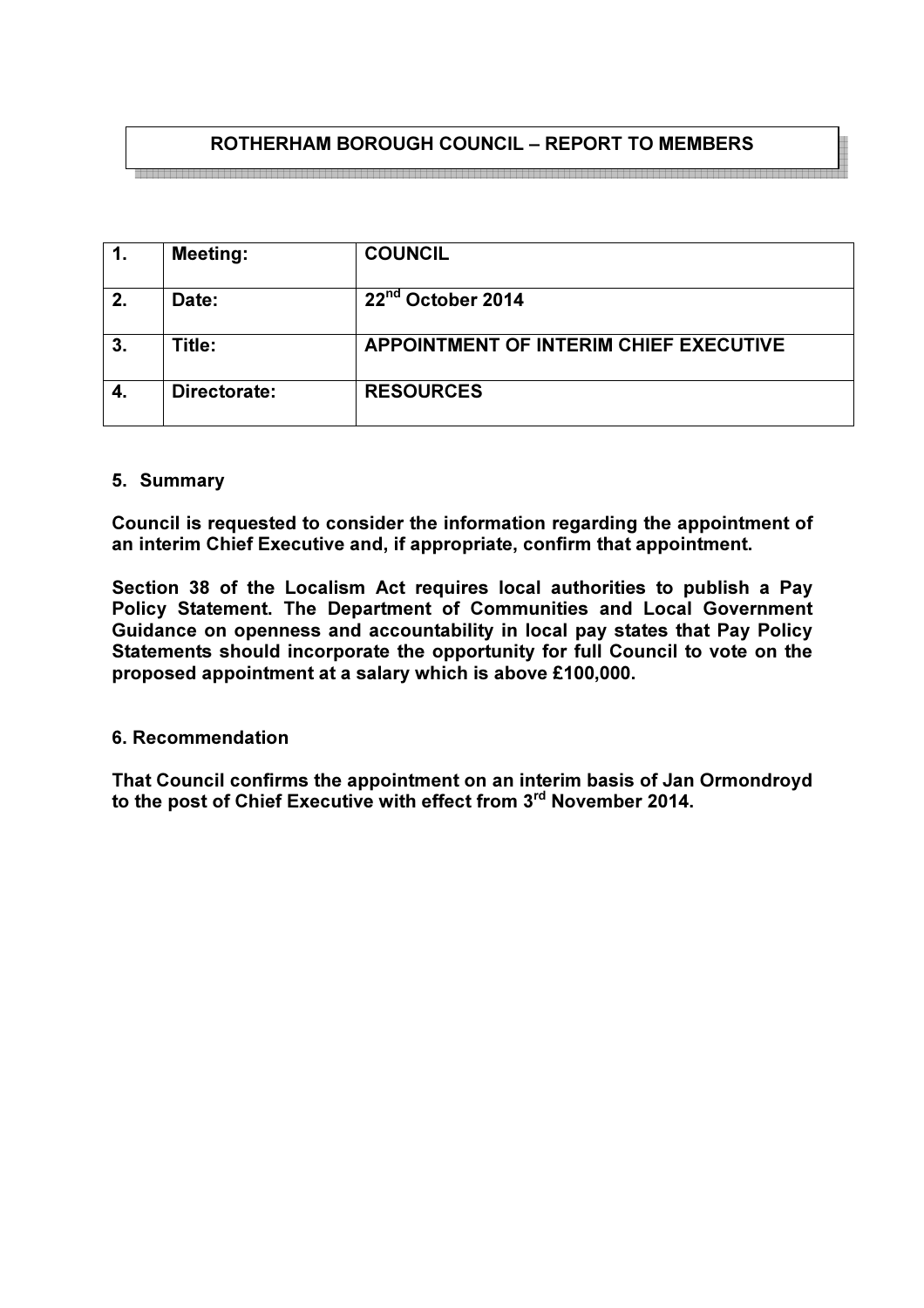# 7. Proposals and Details

Members will be aware that Martin Kimber has resigned from his post of Chief Executive and is currently serving his contractual notice period up to 31<sup>st</sup> December 2014. Arrangements have therefore been made to seek a replacement Chief Executive. After taking advice from the Council's Improvement Board it was determined that initially it would be in the Council's interests to appoint an interim Chief Executive to help guide the Council through a period of time which would include the ongoing responses to the Jay report, the Ofsted inspection of Children's Services (including working with the newly appointed Commissioner, Malcolm Newsam), and the Corporate Governance Inspection.

The Council has been working with colleagues from the Local Government Association to help the Council identify a suitable candidate based on the specific issues currently facing the Council. In this respect an interview process took place on 9<sup>th</sup> October by the Appointments Panel, which included the Leader, Deputy Leader and Chair of the Overview and Scrutiny Management Board, with the Leader of the Opposition also supporting the process. The unanimous conclusion of the Panel was that the post of Chief Executive be offered to Jan Ormondroyd.

Ms Ormondroyd is an experienced Chief Executive having held such posts at Bristol City Council and Suffolk Coastal District Council and Deputy Chief Executive in Hull. Her extensive local government experience incorporates leadership of change and improvement programmes including implementation of post-corporate intervention programmes. She has wide experience of partnership working demonstrated by outcomes for example of improved educational performance and services for looked after children deemed 'good' by inspectors.

Arrangements will commence shortly, with the assistance of the interim Chief Executive, to seek a permanent appointment to the post.

In accordance with the Council's Standing Orders, Cabinet members have been given the opportunity to object to the proposed appointment. No objections have been received.

### 8. Finance

The salary for the short term arrangement for an Interim Chief Executive is set at £160,000 per annum in accordance with the existing salary level for the current post.

### 9. Risks and Uncertainties

A failure to make a timely and appropriate appointment to the post of Chief Executive will weaken the leadership capacity of the Council.